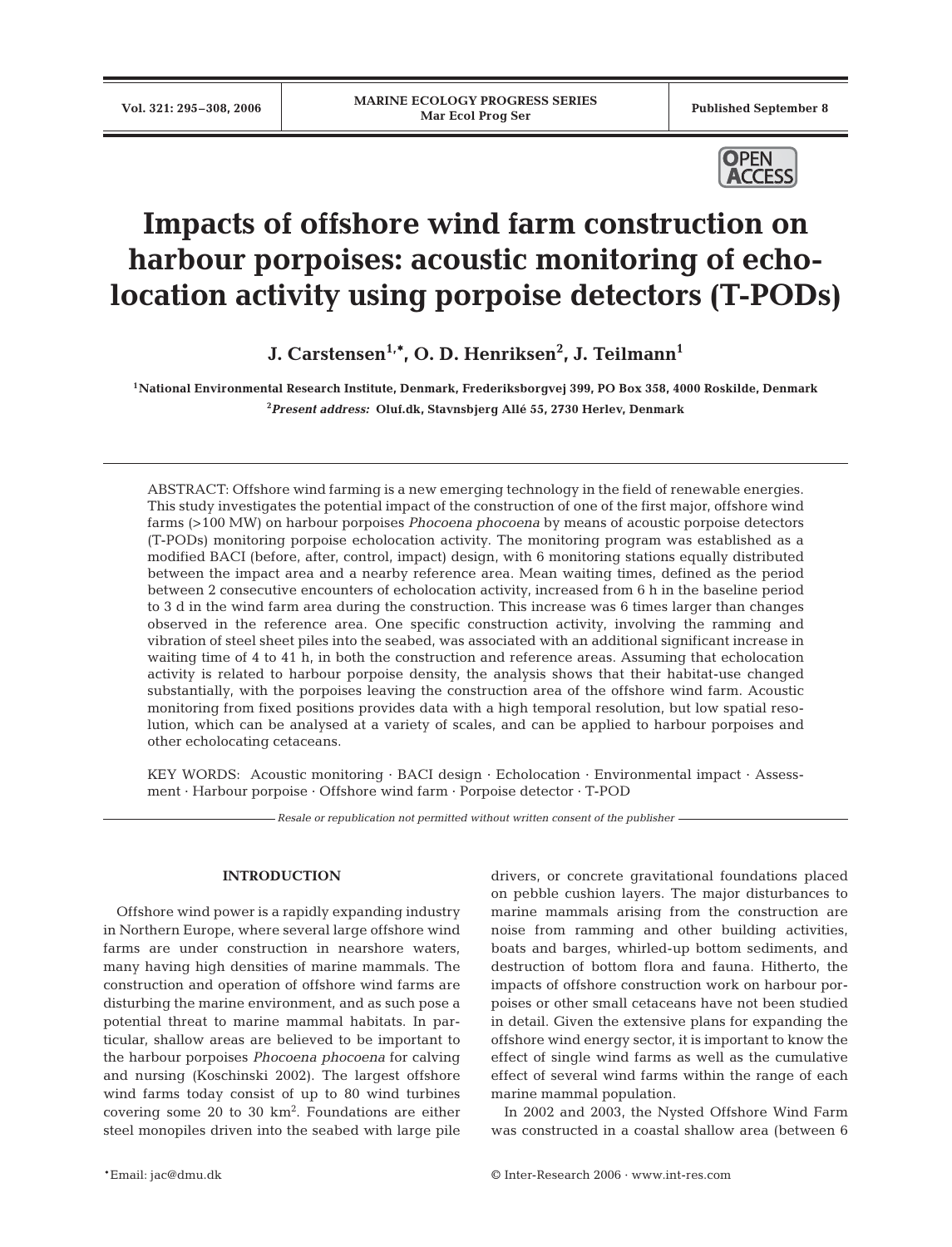

Fig. 1. Nysted Offshore Wind Farm in the western part of the Baltic Sea. The 72 wind turbines (**x**) are placed in a 8 × 9 grid. Foundation A8 (southwestern corner), where the sediments were stabilised with steel sheet piles, is located in the southwestern corner of the wind farm. ( $\bullet$ ) Positions of porpoise detector (T-POD) deployments (Imp. W, E, N = 3 stations examined in impact area, Ref. N,  $M$ ,  $S = 3$  stations in reference area). Depth contours (m) are shown

and 9.5 m depth) in the Danish part of the western Baltic Sea  $54^{\circ}30'$  N,  $11^{\circ}40'$  E (Fig. 1). The sea floor consists of glacial depositions made of sand/silt with scattered stones. The water is brackish, and salinity varies with the surface outflow from the Baltic Sea and more saline water intrusion from the North Sea through the Kattegat and the Belt Sea. Tidal amplitude is less than 0.5 m but strong winds may change water depth by an additional 1 to 2 m. In a  $8 \times 9$  grid covering a total of ca. 24  $km^2$  72 wind turbines (2.2 MW each) with concrete gravitational foundations placed on pebble cushion layers, were constructed (Fig. 1).

The only dedicated surveys for harbour porpoises in the western Baltic area were carried out during the summers of 1991, 1992, and 1994 about 30 km west of the wind farm area, where an average density of 0.10 porpoises  $km^{-2}$  was found (Heide-Jørgensen et al. 1992, 1993, Hammond et al. 2002). Hence, the wind farm area is located between a relatively high density area including the Kattegat and the Great Belt  $(0.73 \text{ porpoises } km^{-2}$ , Hammond et al. 2002) and the low density Baltic Proper with  $< 0.01$  porpoises  $km^{-2}$ (Koschinski 2002). In fact, the highest density of harbour porpoises  $(4.9 \text{~porpoises~km}^{-2})$  for Europe was reported in a small-scale study in the Belt Sea located about 100 km from the wind farm area (Teilmann 2003). Harbour porpoises were regularly seen throughout the year during aerial bird surveys conducted in the wind farm area before the construction work started (Bach et al. 2000). Satellite tracking of 52 harbour porpoises in the inner Danish waters during 1997 to 2002 has shown that the wind farm region is regularly visited for short periods at a time, but that the normal harbour porpoise home ranges are several orders of magnitude larger than the wind farm area (Teilmann et al. 2004). The harbour porpoises in the western part of the Baltic Sea are most probably part of a greater population including the Belt Sea and the Kattegat (Teilmann et al. 2004).

Harbour porpoise monitoring has traditionally been carried out by means of shipboard surveys to calculate area- and time-specific densities. Because of the few visual observations during pilot surveys in the area, it was argued that the statistical power of this method would be low (Bach et al. 2000). Instead, we have employed a novel device, the T-POD (The POrpoise Detector) a self-contained acoustic data logger (Thomsen et al. 2005), which monitors the harbour porpoise echolocation activity continuously at fixed positions. The T-POD was chosen for this impact study, assuming that echolocation activity was related to harbour porpoise density, as suggested by the study of Koschinski et al. (2003), because it provided a wealth of data at a reasonable cost.

The objective of the present study was to assess and document the impact of the construction of the Nysted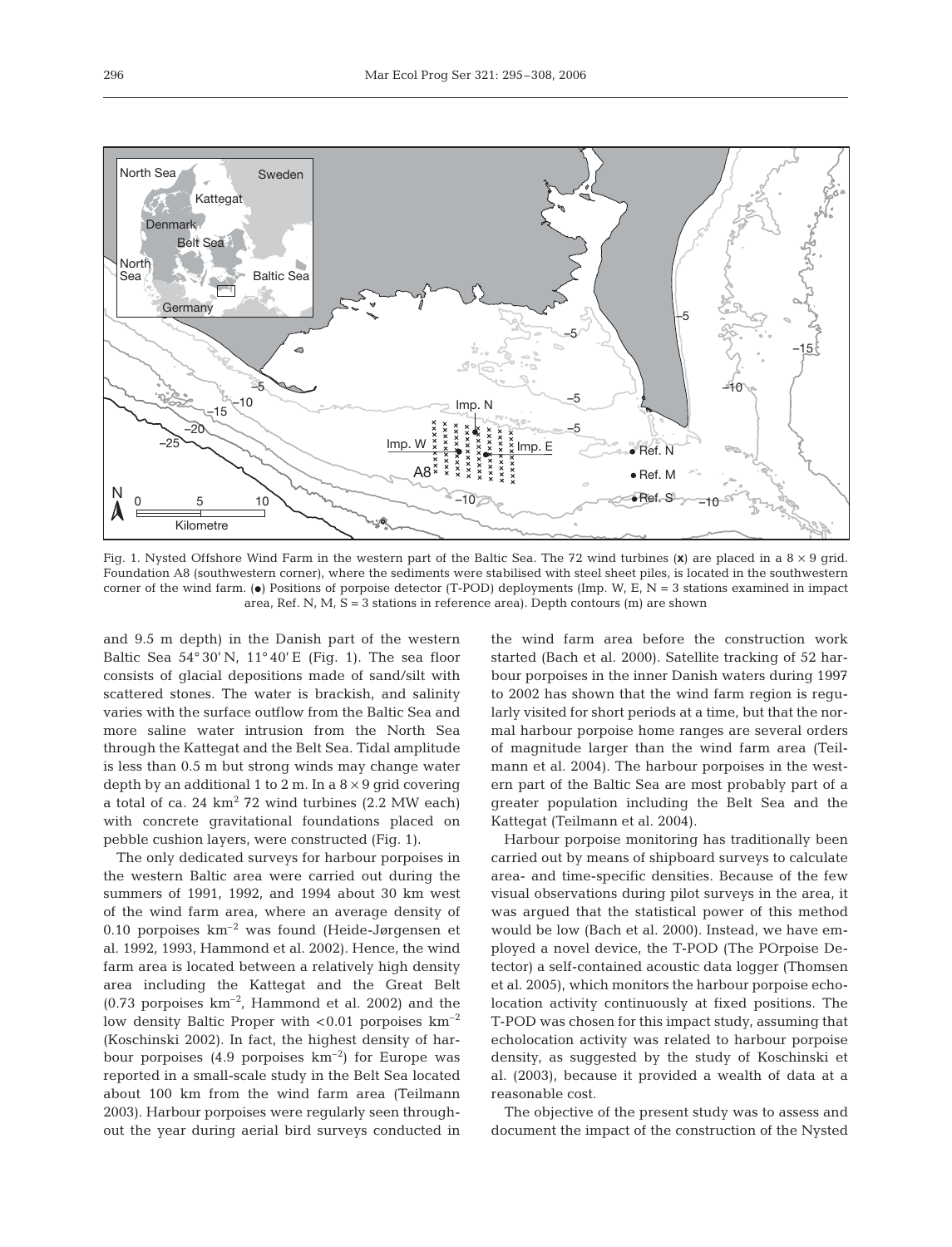Offshore Wind Farm on harbour porpoise density by describing (1) changes in harbour porpoise echolocation activity related to the whole construction period (medium-term response), and (2) changes in harbour porpoise echolocation activity related to steel sheet pile driving/vibration at a single wind turbine foundation (short-term response). Long-term responses to the operation of the wind farm will be investigated in the coming years.

## **MATERIALS AND METHODS**

The construction of the Nysted Offshore Wind Farm began in mid-June 2002 and continued until the wind farm was put into operation on 1 December 2003. Main activities included excavation for, positioning and ballast-filling of concrete foundations (June 2002 to June 2003), mounting of wind turbines (May to July 2003), and digging, laying and covering of the connecting power grid (August 2002 to November 2003). Around 1 of the 72 foundations (A8, Fig. 1), the seabed had to be stabilised with steel sheet piles that were driven into the sediments using a pile driver and a bargemounted vibrator. This activity occurred intermittently, with either the vibrator or the pile driver in continuous operation for periods of 1.5 to 10 h for a total of 25 d from 26 August to 20 November 2002. The start and ending of the ramming/vibration activity was recorded exactly to the minute. Acoustic harassment devices (harbour porpoise pinger and seal scarer) were employed near (< 200 m) this foundation from 30 min before and up to the end of the ramming/vibration activity. Ambient noise levels from construction activities and harassment devices were not measured. Preliminary activities in the impact area up to 1 July 2002 were considered negligible and at least not substantially different from the normal boating activity, whereas construction activities from July 2002 to November 2003 were hypothesised to have a potential impact on harbour porpoises *Phocoena phocoena*.

**T-POD monitoring.** The T-POD is a self-contained submersible computer and hydrophone that recognises and logs echolocation clicks from porpoises and dolphins (Thomsen et al. 2005). Clicks (click duration and repetition rate) within the appropriate frequency bands of the harbour porpoise echolocation spectrum are logged and can be retrieved from the T-POD to a PC during maintenance visits. A software program accompanies the T-POD with an algorithm for detecting the characteristic harbour porpoise click-trains, while removing noise from boat sonars or other short duration click-like sounds having the same spectral properties as echolocation clicks (see www.chelonia. demon.co.uk for more details). It has a spatial cover-

age up to a radial distance of 170 m (Koschinski et al. 2003).

The porpoise echolocation activity was monitored by deploying T-PODs at 3 positions within the wind farm impact area (Imp. W, N, E) and at 3 positions in a reference area 10 km east of the wind farm (Ref. N, M, S; Fig. 1). No prior information existed on the specific porpoise densities in the impact and reference areas, and the reference area was chosen to reflect similar bathymetry, bottom features and distance from shore as the impact area. In the impact area, the T-PODs were deployed in a triangle 1.9 km apart to cover the central part of the wind farm area, whereas the reference area was chosen as a N–S transect, with 1.9 km between deployments to avoid interference with shipping lanes (Fig. 1). Distances from Foundation A8 to the deployment sites were 2.1, 4.0 and 4.0 km to Imp. W, N and E, respectively, and 15.3, 15.4 and 15.7 km to Ref. N, M and S, respectively.

The T-PODs were moored with a concrete block and a small anchor for easy recovery and maintenance of the device (Fig. 2); they were retrieved, the batteries changed  $(6 \times 3.6V)$  lithium D-cell batteries) and the data saved on a laptop approximately every 60 d. Technical problems resulted in some data loss (gaps in the time series), but T-PODs were in operation both before and during construction at all 6 positions. The T-POD data used in this study was separated into 2 distinct periods: a baseline period (November 2001 to June 2002) and a construction period (July 2002 to November 2003) that included the construction activities that could potentially affect the harbour porpoises in the area. Some T-PODs were lost and replaced with new ones at 3 positions (1 in the impact area and 2 in the reference area) during the course of the construction period. Each individual T-POD was deployed at the same station during the entire study to avoid con-



Fig. 2. T-PODs deployment. Anchor and buoy are connected to concrete block with 12 mm stainless-steel strengthened ropes. In shallow and calm waters T-POD can be retrieved by hand, should the small float be lost; the T-POD must be retrieved by diver or with a crane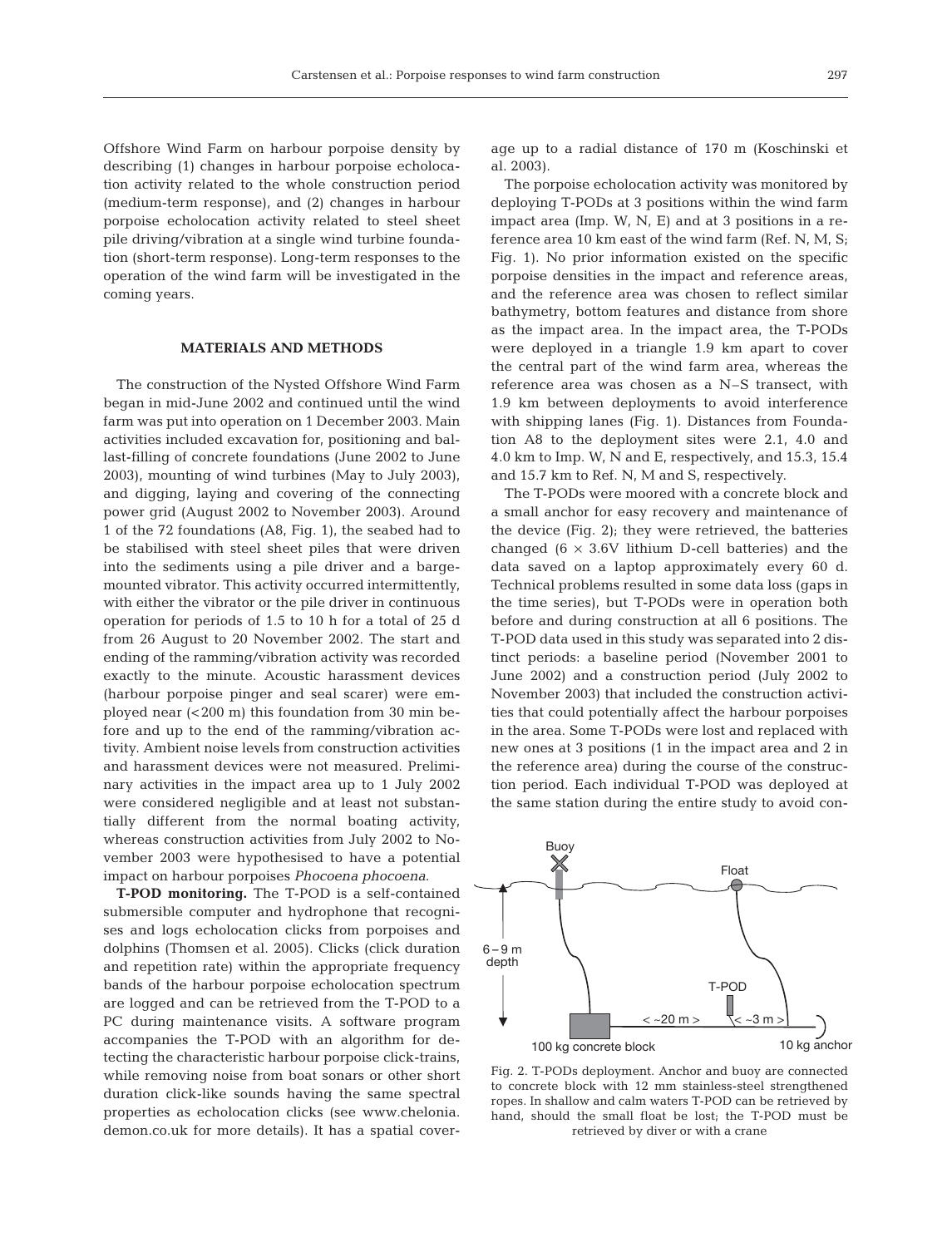founding instrument variation with temporal shift from baseline to construction, and fortunately, the T-POD replacements did not coincide with this investigated change.

All T-PODs used in this study were Version 1, equipped with external transducers and equivalent configuration. For each T-POD, all 6 channels/scans were set to the identical default values for harbour porpoises: (1) Filter A = 130 kHz; (2) Filter B = 90 kHz; (3) ratio =  $5$ ; (4) Q-value for Filter  $A = 5$ ; (5) Q-value for Filter  $B = 18$ ; (6) sensitivity threshold = 0; (7) maximum number of clicks = 240 clicks  $9 s^{-1}$ ; (8) minimum click duration = 10 μs. After retrieving the data from the T-PODs, harbour porpoise click-trains were identified using the 'low probability cetacean train' algorithm of the T-POD software, and the number of clicks min–1 was exported for subsequent data analysis (www.chelonia. demon.co.uk).

**Statistical analysis.** Porpoise click-trains were frequently observed as short distinct periods of high echolocation activity separated by longer periods with no activity (silent period). The exported time series of clicks per minute were converted into 'porpoise encounters', defined as a series of harbour porpoise clicks of any length when silent periods <10 min, a value chosen from examination of time series plots of data. Click series separated by silent periods of >10 min were consequently defined as 2 separate encounters. The period between harbour porpoise encounters was denoted 'waiting time' and used as a proxy indicator for harbour porpoise density in the statistical analysis. It should be stressed that because of differences in deployments at the stations and loss of T-PODs the data available for the statistical analysis was balanced in neither space nor time.

Waiting times were analysed according to a modified BACI design (Green 1979) that included station-specific, T-POD specific, and seasonal variation. The BACI (before, after, control, impact) design can be viewed as a variant of the split-plot design, since the 2 levels of the treatment (baseline versus construction) were not observed simultaneously. In the present design, the month of the observation was included as an additional blocking factor (split-split-plot design) to account for seasonal variation, such that waiting times were compared over the same months in progressive years. This is valid, because there was replication of months within the 2 yr monitoring period. The model for the waiting times  $(Y_t)$ , after subtracting 10 min and logtransformation, was:

where μ is the overall mean, *a* = area has 2 levels (control, impact),  $p =$  period has 2 levels (baseline, construction),  $m =$  month has 11 levels (February to December),  $S =$  station has 6 levels (Imp. N, W and E<sub>i</sub> Ref. N, M and S), and *T* = T-POD has 9 levels (T-POD identification number =  $7, 14, 17, 43, 47, 48, 56, 67, 71$ . There were 18 different plots, denoted by  $R = plot$ in Eq. (1), where sampling was random within area, station and T-POD. Subscript letters in Eq. (1) are indices for different levels of the effects in the model. The model in Eq. (1) has 4 fixed effects (indicated by lowercase letters), where 'area' describes the spatial variation between control and impact area, 'month' describes the seasonal variation by means of monthly values and 'period' describes the stepwise change at the onset of the construction work, whereas 'area × period' describes a difference in the stepwise change between the 2 areas. The random effects of the model (indicated by uppercase letters) were 'station(area)' describing the station-specific variation nested within the 2 areas, 'tpod(area station)' describing the T-POD specific variation within the 3 stations where the equipment was replaced during construction, 'plot' describing the variation between months of monitoring, and 24 interactions. The significance of the random effects was tested and insignificant random effects were pooled with the residual variation.

The interaction area  $\times$  period, also referred to as the BACI effect, therefore described a stepwise change in the impact area different from that in the reference area. Marginal means for the different factors of the model were calculated and back-transformed to mean values on the original scale using the moment's transformations of the log-transform (p. 285 in McCullagh & Nelder 1989) and adding the 10 min threshold. The BACI effect, having 1 numerator degree of freedom, was also calculated explicitly as a contrast of the marginal means for the 4 combinations of area and period, and

$$
\exp(\text{BACI contrast}) = \frac{E[\text{Imp., constr.}]}{E[\text{Imp., basel.}]} \times \frac{E[\text{Ref., basel.}]}{E[\text{Ref., constr.}]} \quad (2)
$$

where *E*[ ] denotes the expectation values. Thus, the exponential of the contrast described the relative change from the baseline to the construction period in the impact area relative to the reference area.

The model in Eq. (1) can be formulated within the framework of general, linear, mixed models

$$
Y_{t(ijklmn)} = \mu + \underbrace{R_i + p_j + RP_j}_{\text{whole-plot}} + \underbrace{m_k + RM_{ik} + PM_{jk} + RPM_{ijk}}_{\text{split-plot}} + \underbrace{a_i + RA_{il} + pa_{jl} + RPA_{ijl} + MA_{kl} + RMA_{ikl} + PMA_{jkl} + PMA_{jkl} + RMA_{jkl}}_{\text{split-plot(area)}}
$$
\n
$$
+ \underbrace{S_{m(l)} + RS_{im(l)} + PS_{jm(l)} + RPS_{ijm(l)} + M S_{km(l)} + RMS_{ikm(l)} + PMS_{jkm(l)} + RPM S_{ijkm(l)}
$$
\n
$$
+ T_{n(lm)} + RT_{in(lm)} + PT_{jn(lm)} + RPT_{ijn(lm)} + M T_{kn(lm)} + RMT_{ikn(lm)} + PMT_{jkn(lm)} + RPM T_{ijkm(lm)} + \varepsilon_{t(ijklmn)}
$$
\n
$$
(1)
$$

split-split-plot(t-pod)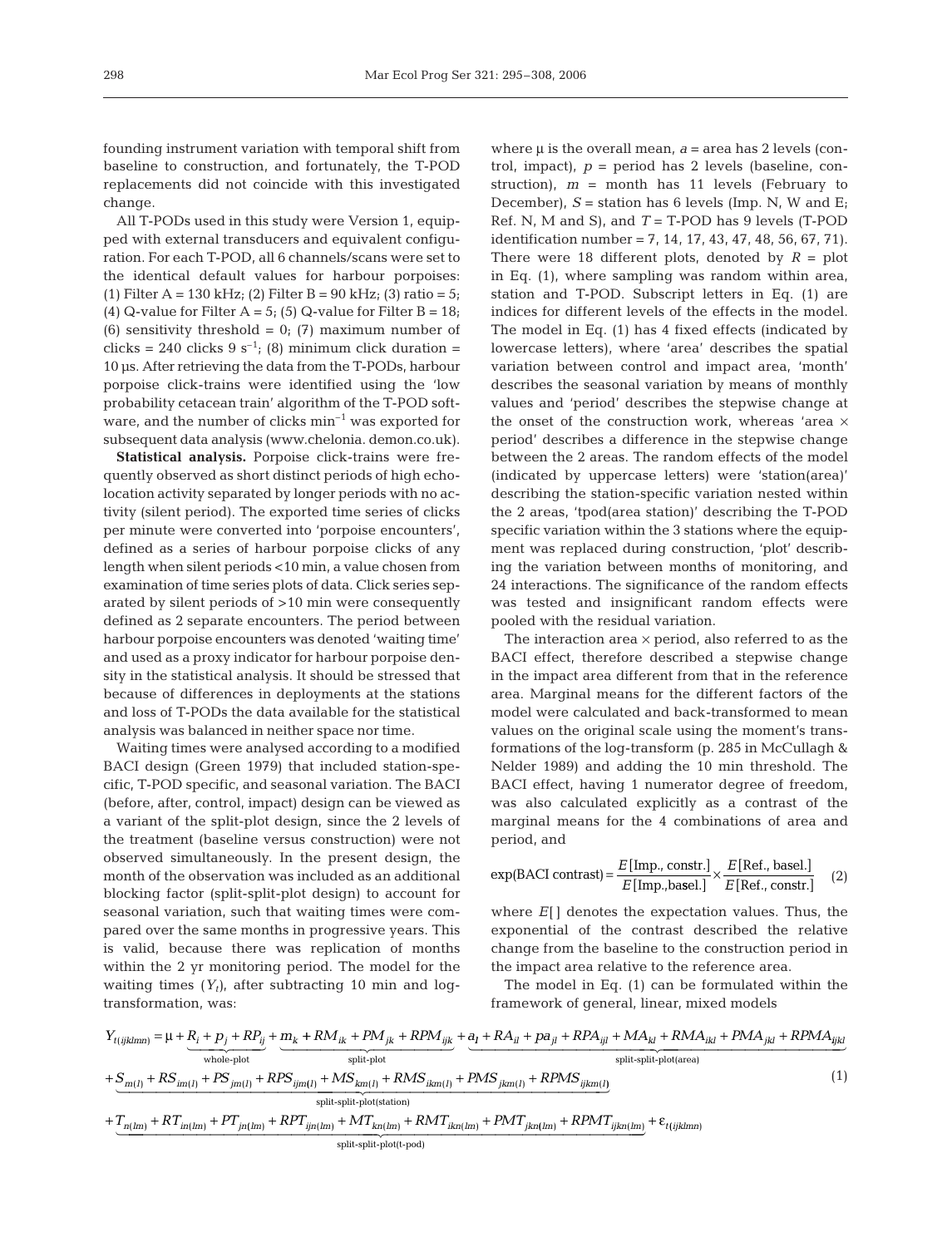where **Y** is the vector of observations, **X** is the design matrix for the fixed effects,  $\beta$  is the vector of parameters for the fixed effects, **Z** is the design matrix for the random effects, **u** is the vector of random effects with covariance matrix **G**, and **e** is the vector of the residuals with the covariance matrix **R**. The temporal variation in waiting times was assumed to follow an overall, fixed, seasonal pattern described by monthly means, but fluctuations in the harbour porpoise density in the region on a shorter time scale may potentially give rise to serial correlations in the observations. For example, if a short waiting time is observed, the next waiting time is likely to be short as well. In order to account for any autocorrelation in the residuals, we formulated a covariance structure for the residuals  $(\mathbf{R} \neq \sigma^2 \mathbf{I})$  by means of an ARMA(1,1)-process (Chatfield 1984) subject to waiting times observed within separate deployments, i.e. complete independence was assumed across gaps in the time series. Thus, this model included an extension to the general linear theory (e.g. McCullagh & Nelder 1989) by mixing fixed and random effects (McCulloch & Searle 2001).

In the BACI design, the overall seasonal variation was assumed to be identical for the 2 areas, since they were located relatively close to each other and with similar bottom and depth properties. This basic assumption was investigated with the following model employed on baseline data only:

$$
Y_{t(klm)} = \mu + m_k + a_l + m a_{kl} + S_{m(l)} + MS_{km(l)} + \varepsilon_{t(klm)} \tag{4}
$$

where the first 2 factors of the model have the same interpretation as in Eq. (1), and the interaction area  $\times$ month describes systematic differences in the seasonal variation of the 2 areas; 2 random effects, station(area) and station(area) × month, were also included. None of the T-PODs were replaced during baseline, and therefore the effect T-POD (area station) was completely confounded with station(area). There was no replication of months for the baseline data and therefore this analysis was carried out using a factorial block design. If the interaction area  $\times$  month in Eq. (4) is significant, temporal variations in harbour porpoise density may not be comparable for the 2 areas, jeopardising the BACI design. Therefore, we examined the consequences for the interaction area  $\times$  month by eliminating data from individual stations separately. The ARMA(1,1) covariance structure of **R** was also applied to this model (Eq. 4).

The T-POD-specific variation was nested within stations, and similarly the station-specific variation was nested within areas in Eq. (1). This implied that the factors area and station(area) were a combination of spatial variation and T-POD-specific sensitivity. However, the interaction (area  $\times$  period) remained unaffected by this, because the T-PODs were not interchanged between stations during the study period and consequently the testing for a potential effect of the construction work in the impact area was not biased by differences in T-POD sensitivity. The hierarchical structure for area, station and T-POD-specific variation was chosen in favour of crossing the T-POD-specific variation with the spatial variation, because shifting the T-PODs between stations would require additional substantial effort, with a risk of the T-POD-specific variation being partly or even totally confounded with the BACI effect (area  $\times$  period).

To investigate the short-term effect of ramming/ vibration activity in the period from 25 August to 20 November 2002, the first and second encounter after this specific construction activity had ceased were identified, and the corresponding waiting times prior to these encounters were analysed to investigate if waiting times (first and second separately) following ramming/vibration activity were different. For each station, the distribution of first waiting times was compared to the distribution of all other observations during this specific period, and similarly, the distribution of second waiting times was compared to the distribution of all observations except first and second waiting times. For this analysis, the correlation parameters of the ARMA(1,1)-process in the covariance structure **R** were not estimated, but set to the values obtained from analysing all data according to Eq. (1), since the number of observations in this specific period was limited. In order to account for different magnitudes of variation between first, second and other waiting times, different variance parameters in **R** for these 3 categories were estimated, but the correlation parameters between observations in time were fixed.

The statistical analyses were carried out within the framework of mixed linear models (Littell et al. 1996, McCulloch & Searle 2001) by means of PROC MIXED in the SAS system. Statistical testing for fixed effects (*F*-test with Satterthwaite approximation for denominator degrees of freedom) and random effects (Wald *Z*) were carried out at a 5% significance level (Littell et al. 1996). The *F*-test for fixed effects was partial, i.e. considering the specific contribution of the given effect in addition to all other factors.

#### **RESULTS**

The 9 T-PODs used in this study were deployed at the 6 stations for a total of 1617 d, with approximately 47% more deployment days in the impact area than in the reference area (Table 1). During the days of deployment, 3704 waiting times were recorded at the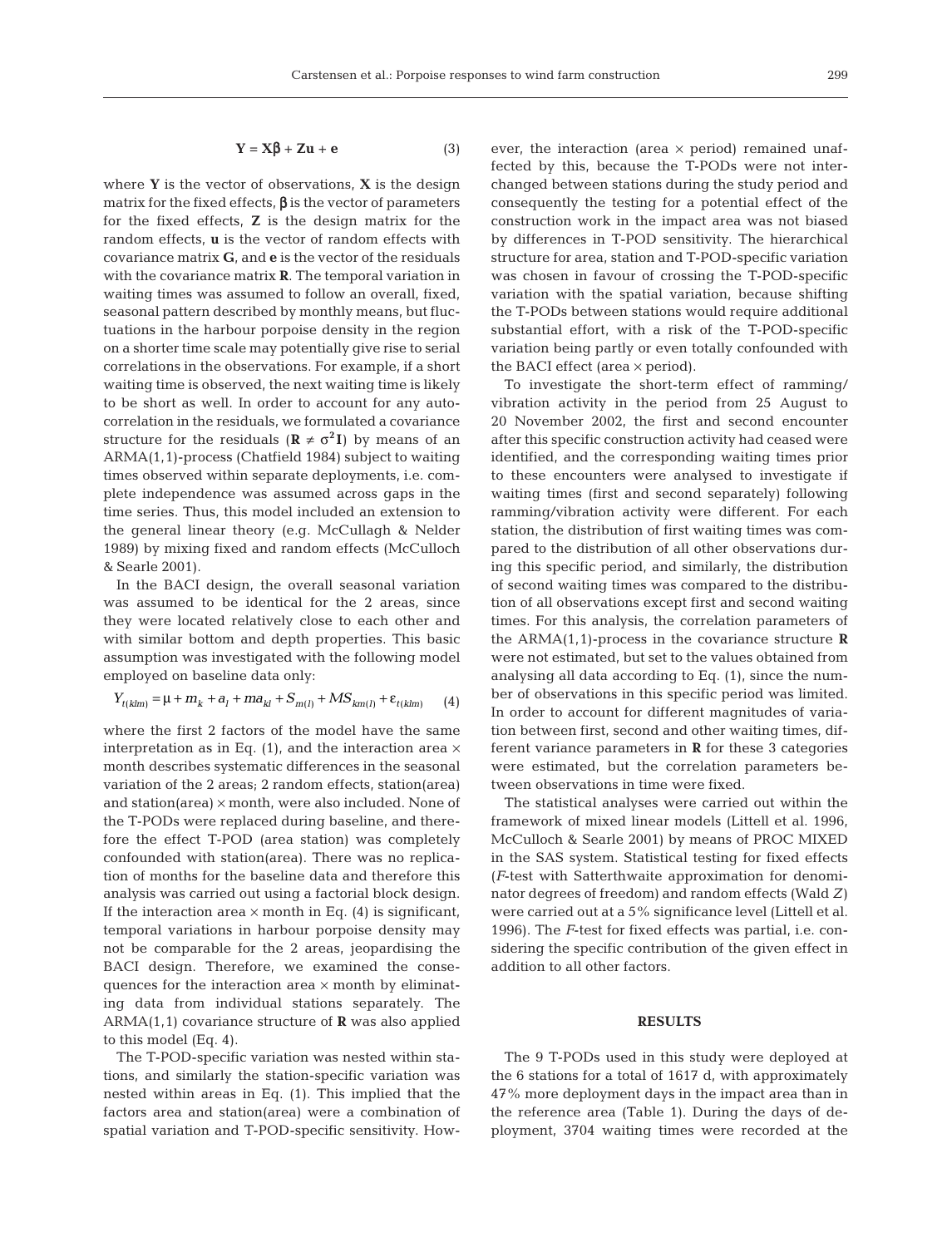| Stn                | T-POD<br>Logging period |                           | Days     |      | Baseline -   | $\mathop{\rm Construction}\nolimits$ |              |
|--------------------|-------------------------|---------------------------|----------|------|--------------|--------------------------------------|--------------|
|                    | no.                     | (d/mo/vr)                 | deployed | n    | Avq. $(min)$ | $\mathbf n$                          | Avq. $(min)$ |
| <b>Impact area</b> |                         |                           |          |      |              |                                      |              |
| Imp. N             | T-POD47                 | $8/4/2002 - 8/10/2003$    | 216      | 173  | 320          | 129                                  | 1707         |
| Imp. W             | T-POD56                 | $14/11/2001 - 30/11/2003$ | 402      | 509  | 233          | 319                                  | 1363         |
| Imp.E              | T-POD67                 | $8/4/2002 - 8/8/2002$     | 123      | 545  | 215          | 117                                  | 465          |
|                    | T-POD71                 | $5/2/2003 - 30/11/2003$   | 222      |      |              | 66                                   | 4353         |
| Overall            |                         |                           | 963      | 1227 | 237          | 631                                  | 1580         |
| Reference area     |                         |                           |          |      |              |                                      |              |
| Ref. N             | T-POD <sub>14</sub>     | $3/5/2002 - 23/9/2002$    | 126      | 138  | 599          | 127                                  | 709          |
|                    | T-POD17                 | $12/8/2003 - 1/9/2003$    | 21       |      |              | 3                                    | 7827         |
| Ref. M             | $T-POD43$               | $8/4/2002 - 30/11/2003$   | 345      | 221  | 406          | 807                                  | 485          |
| Ref. S             | T-POD48                 | $4/4/2002 - 5/4/2003$     | 117      | 141  | 311          | 101                                  | 1117         |
|                    | T-POD7                  | $7/10/2003 - 30/11/2003$  | 45       |      |              | 308                                  | 199          |
| Overall            |                         |                           | 654      | 500  | 433          | 1346                                 | 504          |

Table 1. Logging period showing number of days deployed, number of observations (n) and average waiting time for deployed T-PODs. Periods listed were combined of several deployments including long periods without data

6 stations with an almost equal number of observations before  $(n = 1727)$  and during  $(n = 1977)$  construction, although the T-PODs were deployed for considerably longer periods during the construction. The average waiting time increased at all stations from the baseline to the construction period, but the increase was considerably larger in the impact area (Table 1). The monitoring stations were not in continuous operation throughout the entire study period, but the time series from the different stations were overlapping to comprise combined time series for both the reference and the impact area spanning both the baseline and the construction periods. Consequently, data from the different stations were compared through the assumption of a common seasonal pattern.

The change in harbour porpoise echolocation activity in the impact area was also visible from time series plots (Fig. 3), whereby the observed waiting times never exceeded 2 d in the baseline period, but numerous encounters were separated by more than

1 wk (~10 080 min) during the construction period. In fact, at Stn Imp. W, no harbour porpoise click-train was recorded over a 38 d period from 25 February to 4 April 2003. Waiting times were generally longer in the winter period and shorter in the summer period, during both the baseline and construction periods (Fig. 3). The replacement of T-PODs at 3 stations did not introduce any clearly visible systematic shift in the waiting time levels (Fig. 3).

Investigating the spatial and temporal variations of the waiting times using baseline data only revealed that the area-specific monthly means were

not common to both the control and impact area. The significance of area  $\times$  month in Eq. (4) was potentially due to data from 1 of 3 stations (Imp. E, Ref. N, or Ref. S), but excluding data from Ref. N yielded the most similar seasonal means for the 2 areas (highest p-value) and the least residual variation (Table 2). Thus, the assumption of common temporal variations in harbour porpoise echolocation activity throughout the investigated area was not compromised, provided that data from Ref. N were excluded from the baseline data analysis. Removing the least significant factor, area  $\times$  month, from the model (Eq. 4) of the baseline data after excluding Stn Ref. N showed a significant seasonal variation  $(F_{4, 56.7} = 11.60; \text{ p} < 0.0001)$ , but no significant variation between the reference and impact areas  $(F_{1, 2.97} = 2.00; p = 0.2531)$ . None of the random effects were significant ( $\sigma^2$ <sub>station(area)</sub> = 0.1065; Z = 0.97;  $p = 0.1657$  and  $\sigma^2$ <sub>station(area) × month</sub> = 0) and they were much smaller than the residual variation ( $\sigma^2$  = 2.2789;  $Z = 26.45$ ;  $p < 0.0001$ ).

Table 2. *Phocoena phocoena*. Analysis of area-specific monthly means for waiting times according to Eq. (4), using baseline data only, for all stations and excluding (excl.) individual stations. Statistics for factor area × month are shown only. Denominator degrees of freedom (Den df) computed by Satterthwaite's approximation (Littell et al. 1996)

| Data used                                                                                   |                | Residual |      |        |          |  |  |  |  |
|---------------------------------------------------------------------------------------------|----------------|----------|------|--------|----------|--|--|--|--|
| in model                                                                                    | df             | Den df   | F    |        | variance |  |  |  |  |
| All stations                                                                                | 2              | 65.0     | 3.88 | 0.0257 | 2.3556   |  |  |  |  |
| Excl. Imp. N                                                                                | 2              | 55.9     | 3.82 | 0.0279 | 2.3998   |  |  |  |  |
| Excl. Imp. W                                                                                | 2              | 47.1     | 3.57 | 0.0359 | 2.3542   |  |  |  |  |
| Excl. Imp. $E^a$                                                                            | $\mathfrak{D}$ | 39.9     | 2.63 | 0.0843 | 2.4011   |  |  |  |  |
| Excl. Ref. N                                                                                | 2              | 62.0     | 2.11 | 0.1294 | 2.2757   |  |  |  |  |
| Excl. Ref. M                                                                                | $\mathfrak{D}$ | 36.7     | 4.91 | 0.0128 | 2.3945   |  |  |  |  |
| Excl. Ref. S                                                                                | $\mathfrak{D}$ | 65.9     | 2.67 | 0.0765 | 2.3359   |  |  |  |  |
| <sup>a</sup> This model was run without station (area) $\times$ month to obtain convergence |                |          |      |        |          |  |  |  |  |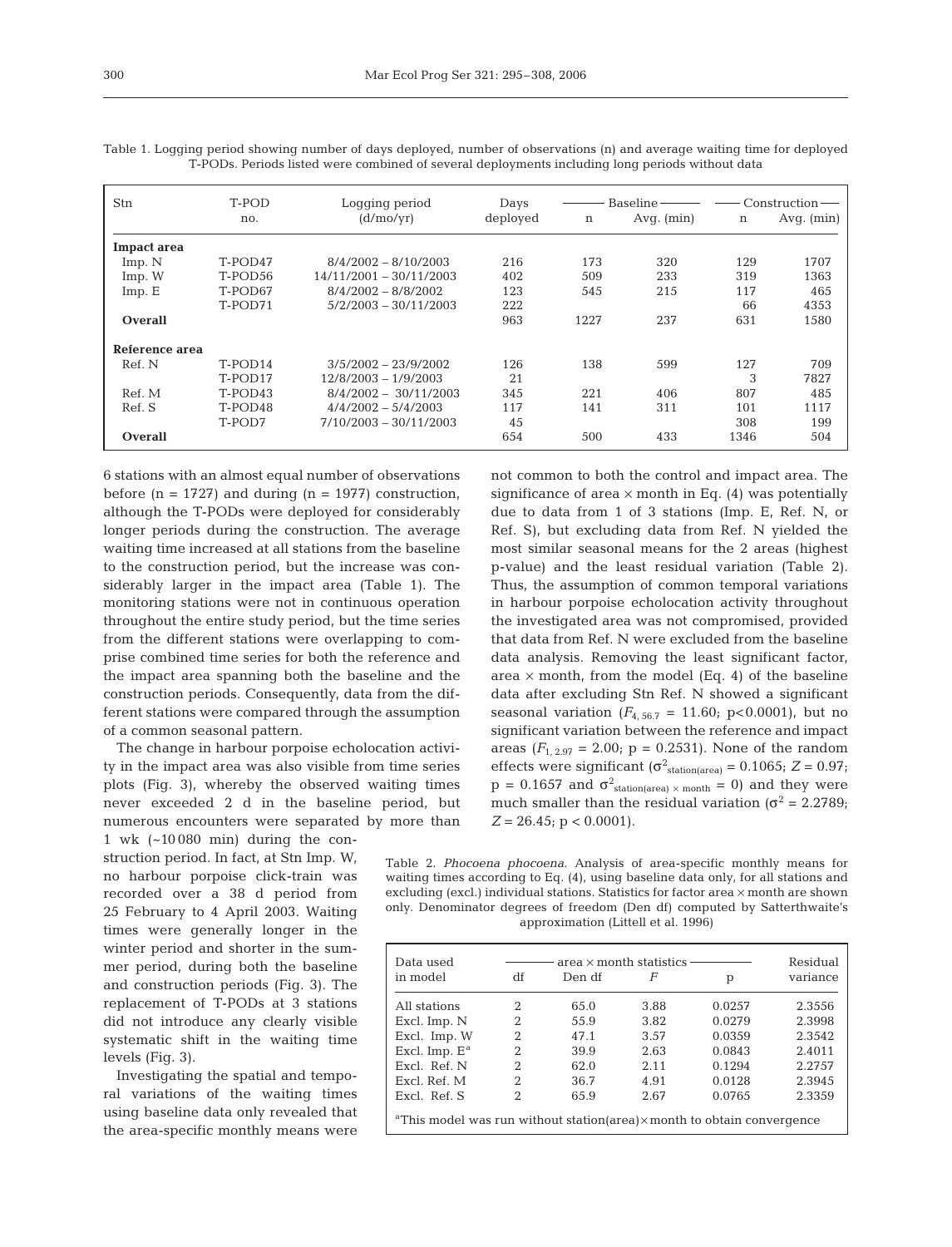

Fig. 3. *Phocoena phocoena*. Waiting times between harbour porpoise encounters in impact area (Stns Imp. N, W, E) and reference area (Stns Ref. N, M, S). Grey shading: periods with no T-POD deployments; vertical lines indicate change from baseline to construction period. Note logarithmic scale

#### **BACI analysis**

Except for 3 random (although not significant) effects, the majority of the random effect variances for the full model in Eq. (1) were zero. After pooling those effects with zero variance contribution with the resi-

came longer during the construction in both reference and impact areas, the increase in the impact area was more than 6 times larger (BACI contrast of 1.8005) than in the reference area. In the baseline period, harbour porpoise encounters were more frequent in the impact area, but after construction began, the refer-

dual variation, the 3 variance-contributing random effects were still insignificant (Table 3), and consequently, all random effects were pooled with the residual variation.

The fixed factors in the BACI analysis (Eq. 1) were all significant (Table 4). In the reference area, the waiting times almost doubled from the baseline to the construction period (from about 9 to 20 h), whereas waiting times in the impact area increased by more than 1 order of magnitude (from about 5.5 h to 3 d). Although the waiting times be-

Table 3. Variance estimates and test for random effects in BACI (before, after, control, impact) analysis after contributing effects of zero variance have been pooled with residual variation

| Variance<br>contributing effect     | Estimate | SЕ     | Wald's<br>Z-test | р        |
|-------------------------------------|----------|--------|------------------|----------|
| Period $\times$ Month ( $PM_{ik}$ ) | 0.7109   | 0.8105 | 0.88             | 0.1902   |
| $Plot \times Area (RA_{il})$        | 0.1126   | 0.1005 | 1.12             | 0.1313   |
| $Plot \times Station (RS_{im(l)})$  | 0.0729   | 0.0562 | 1.30             | 0.0974   |
| Residuals                           | 2.6208   | 0.0707 | 37.10            | < 0.0001 |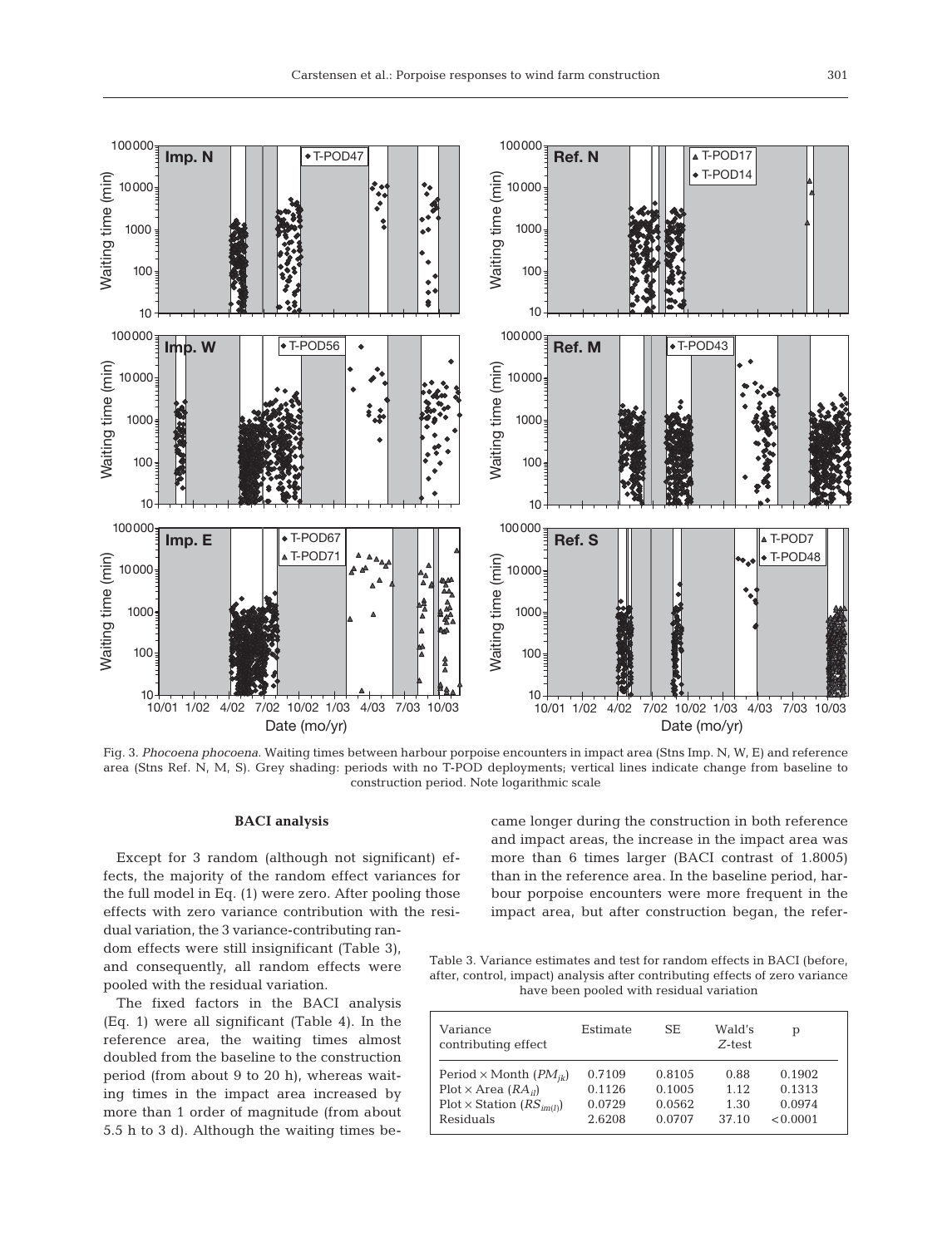Table 4. *Phocoena phocoena*. BACI analysis of waiting times (3436 observations) between porpoise encounters at Nysted Offshore Wind Farm. Data from Stn Ref. N were not included in analysis. Tests for fixed effects are shown above; marginal means, calculated from parameter estimates and back-transformed to original scale, are shown below

| <b>Factor</b>                   | df                            | Den df    | F                   | р                   |
|---------------------------------|-------------------------------|-----------|---------------------|---------------------|
| Area                            | 1                             | 36.1      | 7.17                | 0.0111              |
| Month                           | 10                            | 107       | 7.06                | < 0.0001            |
| Period                          | 1                             | 68.5      | 36.09               | < 0.0001            |
| Area $\times$ Period            | 41.5                          |           | 35.12               | < 0.0001            |
| <b>BACI</b> marginal means      |                               | Reference | Impact              | Overall             |
| <b>Baseline</b><br>Construction | 542 min<br>$1213 \text{ min}$ |           | 337 min<br>4483 min | 427 min<br>2329 min |
| Overall                         |                               | 810 min   | $1219$ min          |                     |

ence area had the highest (although relatively low) echolocation activity.

The seasonal variation used to compare waiting times across differences in the deployments had a pronounced pattern (Fig. 4), with long waiting times in February and March (means >1 d for both areas and periods combined) and shorter waiting times in July to November (means between 1.8 and 5.8 h for both areas and periods combined). There were no data for January, and the marginal means obtained from Eq. (1) therefore expressed the expectation value for 11 mo only. Long waiting times in February and March combined with relatively fewer deployments resulted in less than 20 observations in total for each of these 2 months, and consequently the monthly mean estimates were more uncertain. There were also few observations from July in the reference area because of the short deployment time.



Fig. 4. *Phocoena phocoena*. Monthly mean (± 95% CL) marginal distribution of waiting times after back-transformation. Variations attributable to other significant factors in Eq. (1) have been accounted for by calculating marginal means. Note logarithmic scale

The area- and period-specific marginal means should be interpreted as the expected waiting time over 11 mo (excluding January) in both the baseline and construction periods, and the monthly marginal means should be interpreted as the expected waiting time in both areas combined. Finally, the BACI marginal means (Table 4) should be interpreted as the expected waiting time over 11 mo (excluding January) for the 4 combinations of area  $\times$  period. The marginal means of the model were generally higher than the average values (Table 1) because there were considerably more observations during the summer period, with shorter waiting times.

# **Waiting times after ramming/vibration activity**

In the period with ramming activity, 5 out of the 6 T-PODs were logging harbour porpoise echolocation activity from 25 August to 12 October, and 8.7 to 20.8% of the observations were identified as first and second waiting times for these stations. First waiting times measured the period elapsed between the first measured clicking bout after a ramming/vibration activity session and the last measured bout, and thus included some time from both before and during the session as well as immediately after. First waiting times were relatively high at all stations in both the impact and reference areas, whereas the second waiting times were on average level (Fig. 5). All 5 stations had a significantly higher first waiting time (Table 5), whereas the second waiting time after ramming/vibration activity was not different from the overall waiting time between encounters at any of the stations during this specific period (Table 6).

Waiting times for the first encounter after ramming activity had ceased increased significantly at all stations by factors of 9.0 for Imp N, 13.9 for Imp W, 9.0 for Ref. N, 3.5 for Ref. M, and 6.1 for Ref. S (Table 5). The first waiting time in the impact area was typically 35 to 50 h (means for the 2 stations) compared to the 'normal' level of 20 and 10 h for Imp. N and W, respectively (Table 5). In the reference area, mean waiting times (excluding first waiting time observations) increased from 17, 7, and 6 h to 30, 11 and 19 h for the first encounter after ramming activity for Ref. N, M and S, respectively. The increase in the waiting time was longer than the average duration of ramming/vibration activity (5.5 h), including the deployment of harassment devices, for all stations except Ref. M. The largest increase was observed at Stn Imp. W, the station closest to the site of ramming/vibration, where the first waiting times were 41 h longer than other waiting times in this specific period of ramming/vibration activity. The analysis of first and second waiting times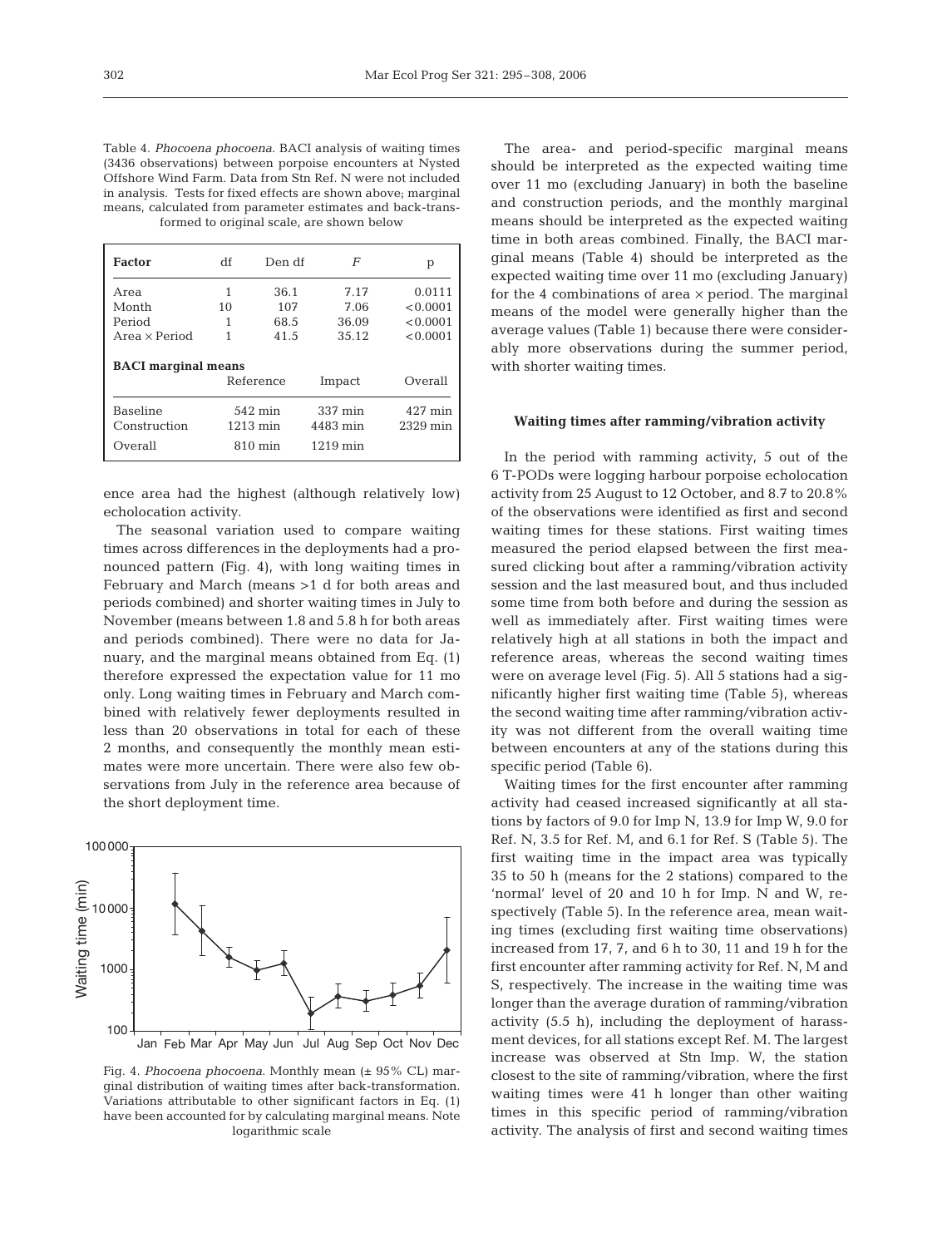

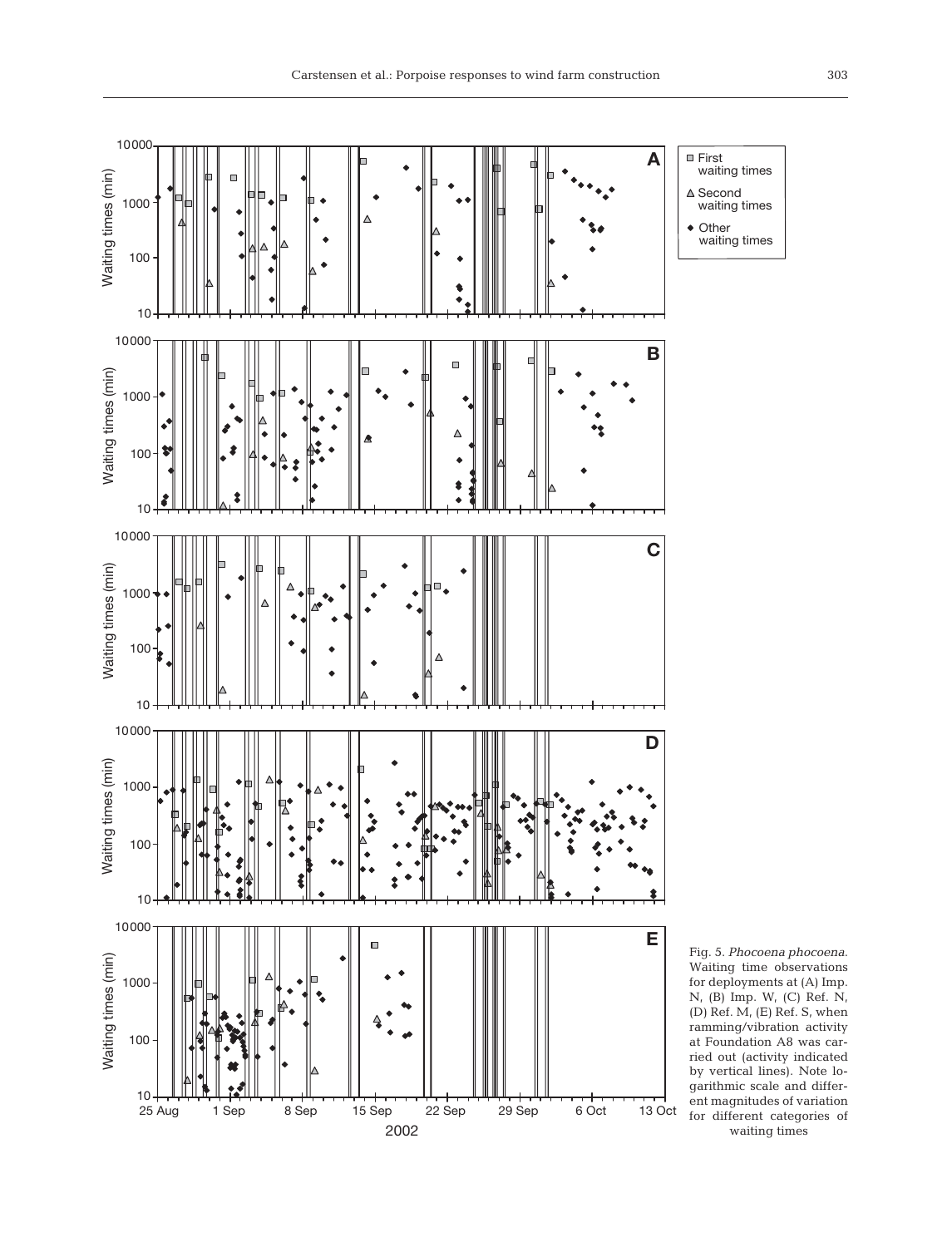| Table 5. Phocoena phocoena. First waiting times (min) after ramming/vibration   |  |  |  |  |  |  |  |  |
|---------------------------------------------------------------------------------|--|--|--|--|--|--|--|--|
| activity had ceased versus second and other waiting times (min) from 25 August  |  |  |  |  |  |  |  |  |
| to 12 October 2002. Distributions of log-transformed data were back-transformed |  |  |  |  |  |  |  |  |
| into median and mean waiting times by exponential function and moment           |  |  |  |  |  |  |  |  |
| transformation, respectively                                                    |  |  |  |  |  |  |  |  |

| Stn<br>Waiting time | $\mathbf n$ |      | $Log-transformed \; waiting \; time \; \_\_$<br>Mean Variance | $\bm{F}$ | p        | Waiting time<br>Median Mean |      |
|---------------------|-------------|------|---------------------------------------------------------------|----------|----------|-----------------------------|------|
| Imp. N              |             |      |                                                               |          |          |                             |      |
| 1st                 | 15          | 7.44 | 0.43                                                          | 52.08    | < 0.0001 | 1708                        | 2121 |
| $2nd + other$       | 57          | 5.24 | 3.61                                                          |          |          | 199                         | 1164 |
| Imp. W              |             |      |                                                               |          |          |                             |      |
| 1st                 | 13          | 7.40 | 1.25                                                          | 52.99    | < 0.0001 | 1641                        | 3062 |
| $2nd + other$       | 95          | 4.77 | 3.24                                                          |          |          | 128                         | 604  |
| Ref. N              |             |      |                                                               |          |          |                             |      |
| 1st                 | 10          | 7.40 | 0.15                                                          | 55.09    | < 0.0001 | 1647                        | 1771 |
| $2nd + other$       | 47          | 5.21 | 3.41                                                          |          |          | 193                         | 1017 |
| Ref. M              |             |      |                                                               |          |          |                             |      |
| 1st                 | 20          | 5.91 | 1.12                                                          | 22.29    | < 0.0001 | 377                         | 653  |
| $2nd + other$       | 210         | 4.66 | 2.70                                                          |          |          | 116                         | 420  |
| Ref. S              |             |      |                                                               |          |          |                             |      |
| 1st                 | 9           | 6.44 | 1.16                                                          | 20.54    | 0.0007   | 639                         | 1133 |
| $2nd + other$       | 81          | 4.63 | 2.51                                                          |          |          | 113                         | 372  |

Table 6. *Phocoena phocoena*. Second waiting times (min) after ramming/vibration activity had ceased versus other waiting times (min) from 25 August to 12 October 2002. Distributions of log-transformed data were back-transformed into median and mean waiting times by exponential function and moment transformation, respectively

| Stn<br>Waiting time    | $\mathbf n$ |              | $Log-transformed$ waiting time —<br>Mean Variance | $\bm{F}$ | p      | Waiting time<br>Median Mean |             |
|------------------------|-------------|--------------|---------------------------------------------------|----------|--------|-----------------------------|-------------|
| Imp. N<br>2nd<br>Other | 10<br>47    | 4.88<br>5.32 | 1.99<br>3.98                                      | 0.70     | 0.4142 | 141<br>215                  | 364<br>1506 |
| Imp. W<br>2nd<br>Other | 11<br>84    | 4.29<br>4.83 | 2.49<br>3.33                                      | 1.11     | 0.3102 | 83<br>135                   | 262<br>673  |
| Ref. N<br>2nd<br>Other | 8<br>39     | 4.58<br>5.34 | 4.31<br>3.24                                      | 0.93     | 0.3594 | 107<br>218                  | 850<br>1059 |
| Ref. M<br>2nd<br>Other | 19<br>191   | 4.61<br>4.67 | 2.35<br>2.75                                      | 0.03     | 0.8634 | 110<br>117                  | 335<br>433  |
| Ref. S<br>2nd<br>Other | 9<br>72     | 4.88<br>4.60 | 2.19<br>2.58                                      | 0.27     | 0.6121 | 142<br>110                  | 403<br>372  |

did not include seasonal variations during the ramming/vibration period from the end of August to the beginning of October, as these months had similar mean levels (Fig. 4).

It was not possible to estimate the entire covariance structure in the analysis of the first and second waiting

times because of the limited number of observations. The covariance structure obtained from the BACI analysis (Eq. 1) implied that consecutive waiting times were positively correlated  $\int \frac{1}{1}$  = 0.1870 and lag 2 = 0.1720), with a residual variance of 2.79 for the transformed waiting times, which was similar to the correlations obtained in the analysis of baseline data only (Eq. 4 without area  $\times$  month) (lag 1 = 0.1330 and lag 2 = 0.1070), with a residual variance of 2.28. However, the residual variances of the first waiting times were considerably lower (0.15 to 1.25), whereas the variances of the second and other waiting times had magnitudes ranging from 2.51 to 3.61 (Table 5). These differences had repercussions for the mean backtransform using the moment transformation that included a contribution from the variance of the transformed variable (Tables 5 & 6). This was most pronounced for Imp. N, where mean levels were almost comparable although the medians differed by 1 order of magnitude.

#### **DISCUSSION**

We have employed a novel technique for monitoring the echolocation activity of harbour porpoises in order to assess the potential impact during construction of an offshore wind farm. Although standard hydrophones have been commonly used for monitoring whales in general (e.g. Au et al. 2004), documented studies using the autonomous T-POD are still few (Cox et al. 2001, Culik et al. 2001, Koschinski et al. 2003). Two T-PODs deployed in an exhibition facility in Kerteminde, Denmark (www.gounderwater.com), logged echolocation activity for about 4 to 9% of the time in which recordings were made (mean waiting times

approx 40 min, encounter duration approx. 10 min; Teilmann et al. 2002) when the 2 captive porpoises were present in the pool, whereas only 3 porpoise encounters were recorded over 2 d without the captive porpoises present in the pool. These recordings may have originated from a wild porpoise approaching the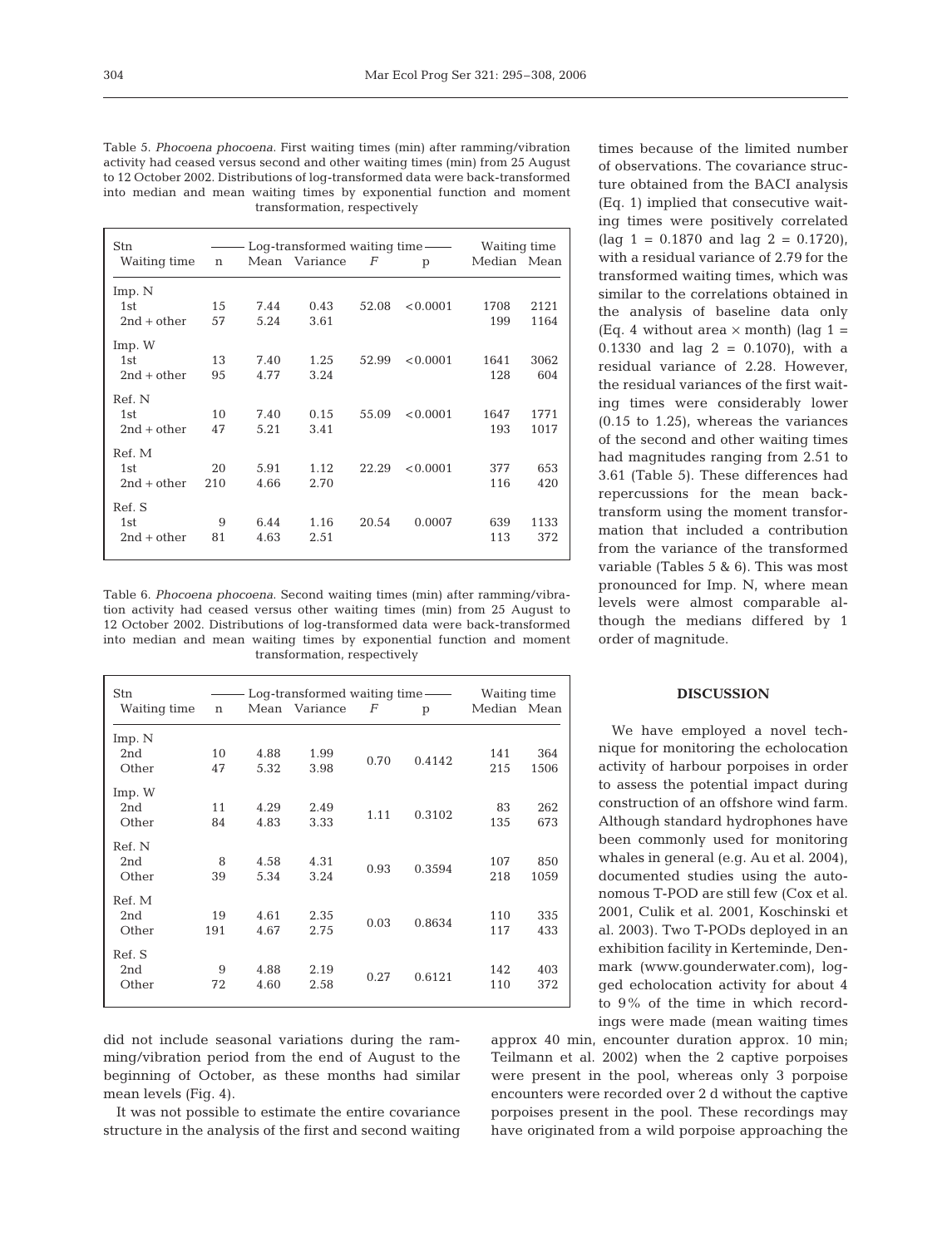enclosure, which is only separated from the sea by a net (Teilmann et al. 2002). Similar results were obtained with captive porpoises in the Netherlands (Thomsen et al. 2005). A study of wild harbour porpoises in Fortune Channel, Vancouver Island, Canada, showed that 98% of all visual observations within a distance of 150 m from a T-POD were also detected acoustically (Koschinski et al. 2003). Moreover, the echolocation rate, i.e. occurrence of click-trains, in our study (mean of 36.8 clicks min–1) corresponded well with those (0 to 25 clicks  $\min^{-1}$ ) reported by Akamatsu et al. (1994) in a 2 wk study of 2 captive porpoises.

It is believed that harbour porpoises use their sonar mainly for navigation and catching their prey (Møhl & Andersen 1973), but there are no estimates of how frequently free-ranging porpoises use their sonar. It must be emphasised that captive individuals may not use their echolocation as much as wild individuals due to better visual conditions, no need to hunt for food, and well-known surroundings. The angular range of their sonar is rather limited (the 3 dB transmission beam width is 16°; Au et al. 1999), suggesting that the recorded echolocation activity may provide an underestimate of the 'true echolocation activity' within the T-POD range of detection, depending on the porpoises' movement patterns.

#### **Harbour porpoise monitoring**

Methods of monitoring harbour porpoises have mainly comprised abundance estimation by means of transect surveys from ship or airplane (Hiby & Hammond 1989). Estimating population sizes provides an important basis for conservation strategies in relation to the impact of bycatch in gillnet fisheries (Hammond et al. 2002). Surveys may also provide a means for environmental impact studies in localised regions such as (e.g.) offshore wind farms. However, in areas with relatively low harbour porpoise density, as in the SW Baltic Sea, density estimates will have a relatively high variance, which makes it difficult to obtain a reasonable power for statistical testing of a potential impact. Porpoise density estimates were also documented as depending on sea state (Barlow 1988, Palka 1996, Teilmann 2003). Different observers and platforms for the different surveys is another important source of variation that is not usually accounted for. Furthermore, substantial changes in diurnal and seasonal diving patterns (Teilmann et al. 2006b) are likely to bias density estimates obtained from visual surveys.

Acoustic monitoring by means of T-PODs provides high-resolution data in time, but has limited spatial coverage (Koschinski et al. 2003). New insight into seasonal, diurnal and area-specific porpoise occurrence

can be obtained from this technique, particularly if the data are combined with covariates (e.g. salinity, currents) hypothesised to influence distribution patterns of harbour porpoises. As yet, echolocation activity has not been, associated with density estimates, rendering this technique less useful for some management tasks. However, based on the present study we believe that echolocation activity can be regarded as a proxy estimate of relative abundance, making the T-POD an important tool for impact assessments in relatively small and defined areas.

#### **Waiting time indicator**

Continuous logging of environmental processes provides a whole new wealth of information, but places considerable demand on data processing. The echolocation activity recorded by the T-POD is a typical point process, similar to (e.g.) precipitation measured by tipping-bucket rain gauges. Although the threshold of 10 min used to separate encounters was determined empirically, this value appears reasonable from a biological point of view also. With an average swimming speed of  $1.5 \text{ m s}^{-1}$  (Teilmann 2000), a harbour porpoise would move 900 m in 10 min. With a T-POD detection range of about 170 m (Koshinski et al. 2003), it thus seems reasonable to use 10 min for separating encounters to obtain data that, although not entirely independent, are not strongly correlated. However, the autocorrelation suggests that there is still a significant probability that an individual porpoise or group of porpoises are being repeatedly recorded at successive waiting times. The estimated correlation structure shows that, beside the overall seasonal pattern, there are some systematic temporal variations at the scale of hours and days. The correlation between successive waiting times could also be due to non-stationary spatial patchiness in porpoise densities, such that during some periods there is a high density in the entire region leading to many short waiting times, and at other times a low density resulting in a few long waiting times.

The porpoise-click recordings could potentially be aggregated into lower frequency time series, e.g. daily observations, and the BACI analysis carried out using an appropriate transformation and distribution. However, in areas with a generally low density of harbour porpoises, several consecutive days with zero observations might result, and daily observations potentially reflect severe serial correlation. Therefore, the level of temporal aggregation should depend upon the areaspecific porpoise echolocation activity. Encounters and waiting times have the advantage that these data can be combined with short-term disturbances such as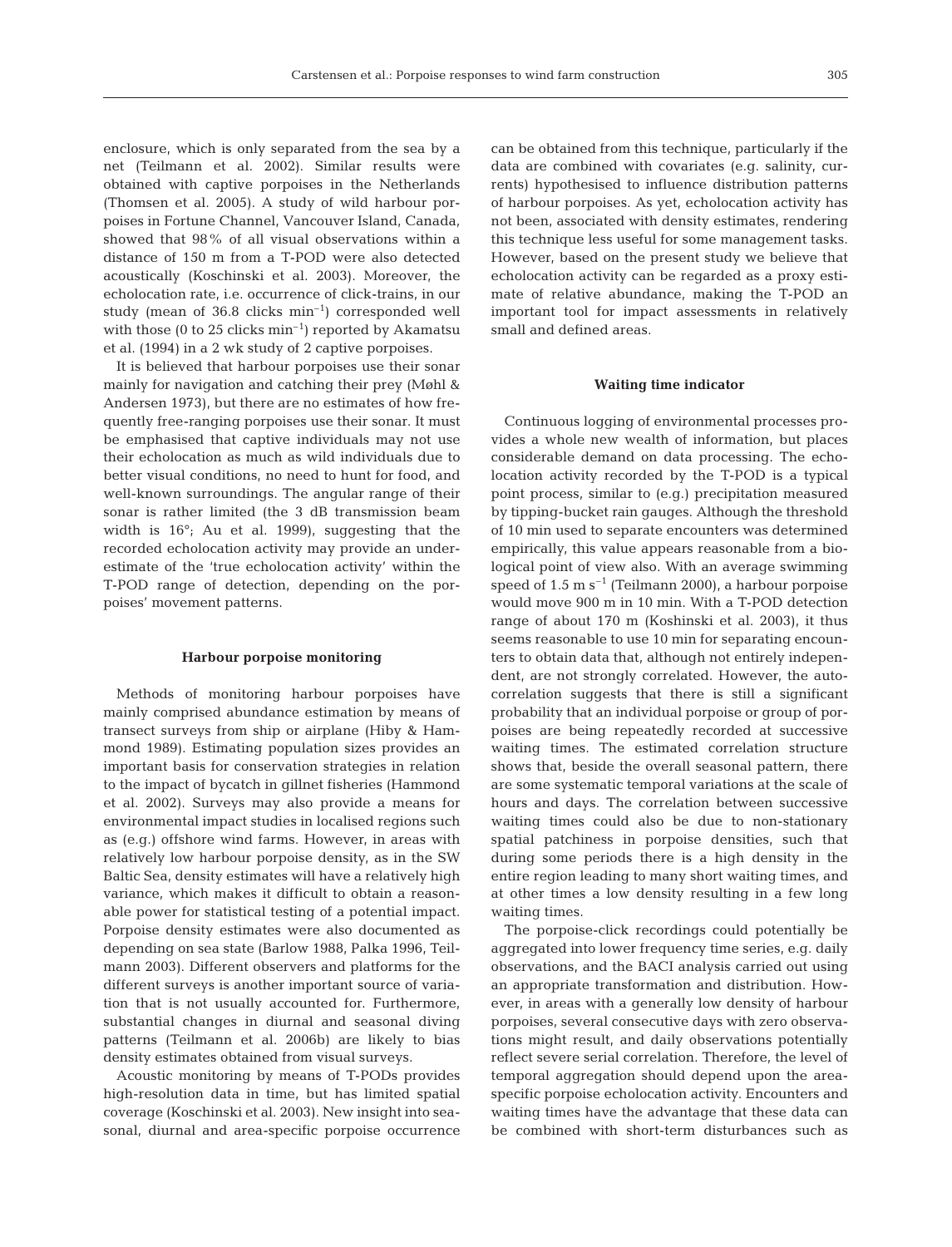ramming/vibration activity, whereas it is not possible to detect potential impacts on the time scale of 24 h or less from daily observations.

## **Monitoring designs**

The T-POD deployments were planned as a symmetrical design with 3 stations in both the impact and reference areas. The exclusion of data from Stn Ref. N in combination with data losses from some deployments resulted in an uneven distribution of data over time and space. Applying the waiting time definition to the click-train recordings added to this skewness, with considerably more data in the summer months. Applying a seasonal variation in the BACI analysis allowed comparison of data sampled across different time periods. This asymmetry in both time and space sampling is a modification of the original BACI design (Green 1979), which did not consider several locations, and the 'Beyond BACI' design (Underwood 1994), which considered spatial replication in an asymmetrical design, but with the given process being considered as sampled at the same time at all locations. These designs have successfully been employed in a variety of different impact studies such as sewage outfall construction and removal (Archambault et al. 2001, Bishop et al. 2002), demersal trawling (Schratzberger et al. 2002, Rosenberg et al. 2003) and marine constructions (Lewis et al. 2002).

Another modification of the traditional BACI design was to incorporate a covariance structure for the residuals by means of a stochastic process. The large amount of data enabled consistent estimates of the covariance structure in the different analyses. Attempts to estimate the ARMA (autoregressive moving average) parameters in the analysis of the first and second waiting times after ramming activity were not successful due to convergence problems of the optimisation algorithm. Lack of data could be one reason why temporal correlations are generally ignored in BACI analyses and independent observations are assumed from re-sampling the same location. Another approach to accommodate temporal correlations is the application of repeated-measures designs (Green 1993).

#### **Construction impact**

The present study documents a substantial effect on the harbour porpoise echolocation activity from construction activities in general (medium-term response) and from specific ramming/vibration activities (shortterm response). The data indicate that the porpoises avoided the construction area to a large extent or,

alternatively, that their density remained unchanged but that they used their echolocation signals much less due to (e.g.) noise from construction activities. However, Koschinski et al. (2003) found that harbour porpoises used their echolocation more intensively when wind-turbine noise was played back to them in the wild. Teilmann et al. (2006a) found no change in echolocation activity in captive harbour porpoises when various high frequency sounds (100 to 140 kHz, 153 dB re 1 μPa (RMS) at 1 m) were played back, except during the first exposure to these relatively loud sounds, when the porpoises almost refrained from echolocating for the full 5 min sound exposure. Based on these experiments, it is unlikely that the harbour porpoises in our impact area would have echolocated less than in the reference area over the entire construction period. We contend that the recorded decrease in echolocation activity was related to a decrease in the density of the harbour porpoises.

The impact of ramming and vibration activity had a substantial, but short-lived effect on harbour porpoise activity at all stations, with significant increases in the first waiting times only. These 2 sources of acoustic disturbance during these construction activities had quite different properties. Frequency range and noise levels associated with the ramming/vibration activity were not measured. Noise from similar pile-driving operations was reported by Würsig et al. (2000), who measured broad-band noise in the frequency range 100 Hz to 25.6 kHz. The maximum octave band noise level measured was 170 dB re 1 μPa (400 Hz centre frequency) 250 m from the pile-driving site. Assuming pure cylindrical spreading in the shallow water area around the pile-driving site, this corresponds to a source level of approximately 194 dB re 1 μPa.

The harbour porpoise pinger deployed near Foundation A8 in connection with the ramming/vibration activity transmitted 8 different frequency modulated signals in the 20 to 160 kHz frequency bands, with a maximum source level of 145 dB re 1 μPa (www. aquatec.demon.co.uk). This sound device can be sensed by the harbour porpoises at a maximum range of 1600 m at Sea State 0 (Teilmann 2000). Given that distances from Foundation A8 to the monitoring stations were at least 2 km, it is unlikely that the harbour porpoise pinger could affect the recorded echolocation activity. The seal scarer used a source level of 189 dB re 1 μPa in the 10 to 15 kHz range (www.lofitech.no) that may have affected the harbour porpoises over greater distances. Hence, noise from the ramming/vibration activity and the seal scarer were most probably of similar magnitude, but considering that the higher frequencies of this harassment device are attenuated more quickly than the low frequencies of the construction works (Urick 1983), the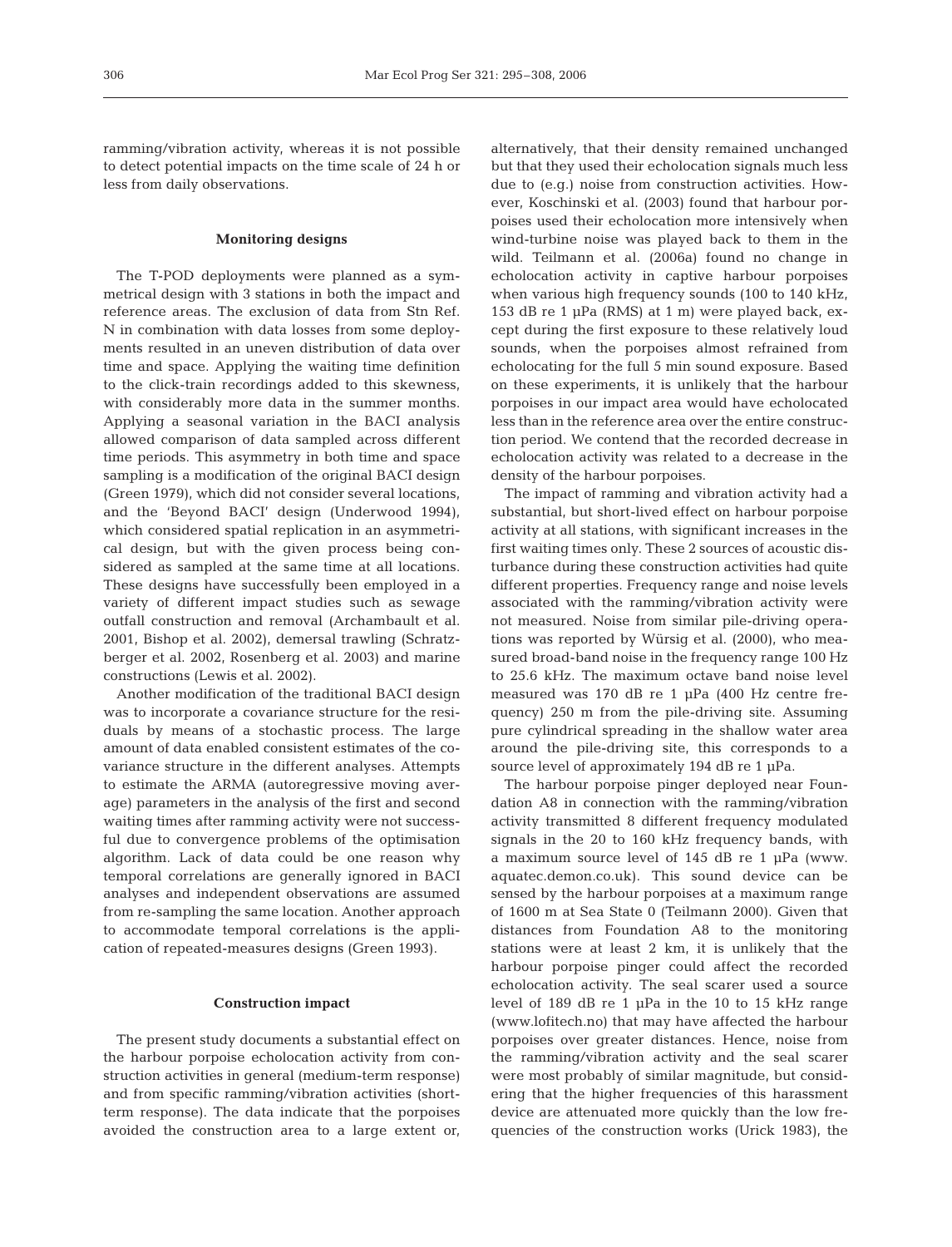sound level of this activity is likely to be higher in the reference area. However, harbour porpoise responses to different noise frequencies have not yet been documented.

Increases in waiting times were longer (4 to 41 h) than the duration of the ramming/vibration activities (1.5 to 10 h), with a tendency of relatively longer first waiting times in the impact area. This indicates that the ramming/vibration activities had a spatially declining effect on harbour porpoise densities, extending most probably beyond the 3 stations in the reference area (located >15 km from Foundation A8). If the porpoises were affected by noise from the construction over such long distances, this could explain that the first waiting times at the reference stations increased by several hours. Furthermore, if the reference stations were affected by the specific ramming/vibration activity, it is also likely that other construction activities may have influenced their density in the reference area. Although the BACI analysis assumed the reference area to be unaffected by the construction activities, the doubling of the waiting times in this area (Table 4) could potentially be associated with the construction of the wind farm. This implies that waiting times in the impact area may have increased by more than a factor of 6. Although we have established empirical evidence that construction activities reduced the echolocation activity of harbour porpoises in this study, and most probably reduced porpoise density also, the underlying cause–effect mechanisms still need to be investigated. Future years of monitoring will show if the harbour porpoise population in the Nysted Offshore Wind Farm region will recover.

The development of offshore activities is increasing rapidly, giving rise to a demand to assess their effect on the marine environment. The method developed in this study may be modified to study other echolocating cetaceans and determine the potential effect from offshore constructions or other human activities within a specified area.

*Acknowledgements.* We are grateful to Gregers Glendorf, Svend-Erik Rasmussen and Jan Simonsen from the cutter MS 'Amigo' for help with the T-POD deployments and their invaluable expertise on offshore equipment. We thank our colleagues Susi Edrén and Thomas Dau Rasmussen for help in the field, Ib Krag Petersen for providing the map, and Jakob Tougaard for constructive discussions on the acoustics. Nick Tregenza (Chelonia) is acknowledged for kind and prompt responses related to the T-PODs. We thank Charlotte Boesen, Per Hjelmsted Pedersen, Hans Ohrt and Pernille Holm Skyt from Energi E2 A/S for valuable comments on the manuscript and providing all necessary information and support in relation to the construction work. These investigations were funded by Danish public service obligations under contract with Energi E2 A/S. The manuscript was improved by valuable comments by anonymous reviewers.

## LITERATURE CITED

- Akamatsu T, Hatakeyama Y, Kojima T, Soeda H (1994) Echolocation rates of 2 harbor porpoises (*Phocoena phocoena*). Mar Mamm Sci 10:401–411
- Archambault P, Banwell K, Underwood AJ (2001) Temporal variation in the structure of intertidal assemblages following the removal of sewage. Mar Ecol Prog Ser 222:51–62
- Au WWL, Kastelein RA, Rippe T, Schooneman NM (1999) Transmission beam pattern and echolocation signals of a harbour porpoise (*Phocoena phocoena*). J Acoust Soc Am 106:3699–3705
- Au WWL, Ford JKB, Horne JK, Allman KAN (2004) Echolocation signals of free-ranging killer whales (*Orcinus orca*) and modeling of foraging for chinook salmon (*Oncorhynchus tshawytscha*). J Acoust Soc Am 115:901–909
- Bach S, Teilmann J, Henriksen OD (2000) Environmental impact assessment (EIA) of offshore wind farms at Rødsand and Omø Stålgrunde, Denmark. Virum, Rambøll (also available at: www.nystedhavmoellepark.dk/upload/pdf/ Ramboll\_2\_Pebr.pdf)
- Barlow J (1988) Harbor porpoise, *Phocoena phocoena*, abundance estimation for California, Oregon and Washington. I. Ship surveys. Fish Bull (Seattle) 86:417–432
- Bishop MJ, Underwood AJ, Archambault P (2002) Sewage and environmental impacts on rocky shores: necessity of identifying relevant spatial scales. Mar Ecol Prog Ser 236: 121–128
- Chatfield C (1984) The analysis of time series— an introduction, 3rd edn. Chapman & Hall, London
- Cox TM, Read AJ, Solow A, Tregenza N (2001) Will harbour porpoises *(Phocoena phocoena)* habituate to pingers? J Cetacean Res Manag 3:81–86
- Culik BM, Koshinski S, Tregenza N, Graeme ME (2001) Reactions of harbor porpoises *(Phocoena phocoena)* and herring (*Clupea harengus*) to acoustic alarms. Mar Ecol Prog Ser 211:255–260
- Green RH (1979) Sampling design and statistical methods for environmental biologists. Wiley, New York
- Green RH (1993) Application of repeated-measures designs in environmental-impact and monitoring studies. Aust J Ecol 18:81–98
- Hammond P, Benke H, Berggren P, Borchers DL and 7 others (2002) Abundance of harbour porpoises and other cetaceans in the North Sea and adjacent waters. J Appl Ecol 39:361–376
- Heide-Jørgensen M, Mosbech A, Teilmann J, Benke H, Schultz W (1992) Harbour porpoise (*Phocoena phocoena*) densities obtained from aerial surveys north of Fyn and in the Bay of Kiel. Ophelia 35:133–146
- Heide-Jørgensen M, Teilmann J, Benke H, Wulf J (1993) Abundance and distribution of harbour porpoises, *Phocoena phocoena*, in selected areas of the western Baltic and the North Sea. Helgol Meeresunters 47:335–346
- Hiby AR, Hammond PS (1989) Survey techniques for estimating abundance of cetaceans. Rep Int Whal Comm Spec Issue 11:47–80
- Koschinski S (2002) Current knowledge on the harbour porpoises (*Phocoena phocoena*) in the Baltic Sea. Ophelia 55: 167–197
- Koschinski S, Culik B, Henriksen OD, Tregrenza N, Ellis G, Jansen C, Kathe G (2003) Behavioural reactions of freeranging porpoises and seals to the noise of a simulated 2 MW windpower generator. Mar Ecol Prog Ser 265: 263–273
- Lewis LJ, Davenport J, Kelly TC (2002) A study of the impact of a pipeline construction on estuarine benthic inver-